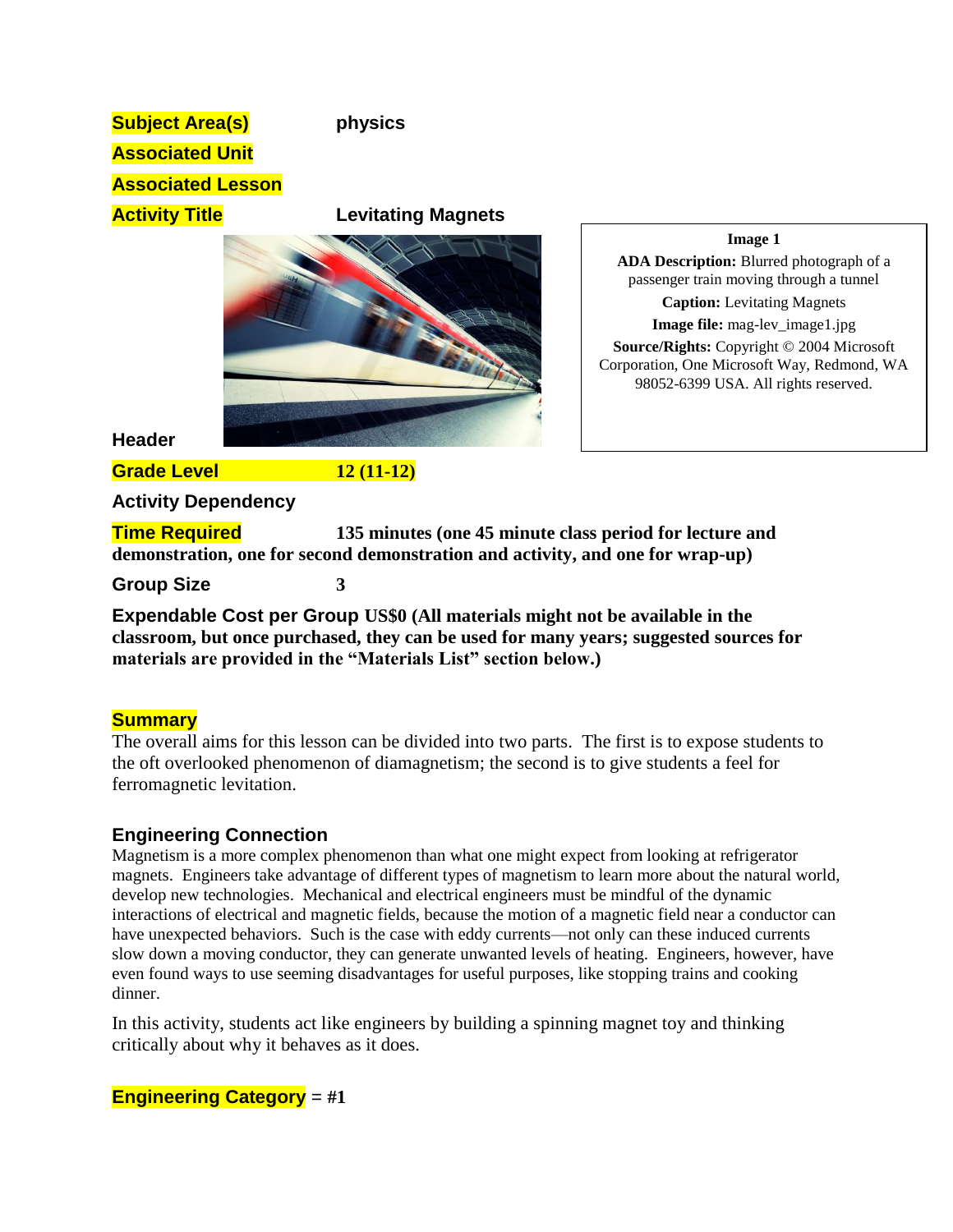### **Keywords**

diamagnetism, eddy current, ferromagnetism, induction, magnet, magnetic levitation

### **Educational Standards**

- ITEEA, Standard 16, Grades 9-12, J. Energy cannot be created nor destroyed; however, it can be converted from one form to another.
- ITEEA, Standard 16, Grades 9-12, K. Energy can be grouped into major forms: thermal, radiant, electrical, mechanical, chemical, nuclear, and others.
- Texas Essential Knowledge and Skills (TEKS) §112.39. Physics, Beginning with School Year 2010-2011... (c) (5) (D) "Science concepts. The student knows the nature of forces in the physical world. The student is expected to… identify examples of electric and magnetic forces in everyday life;"

### **Pre-Requisite Knowledge**

Understanding of atomic nature of solids. Basic knowledge of electricity and magnetism. Basic knowledge of calculus.

### **Learning Objectives**

After this activity, students should be able to:

- Explain the physical origins of magnetism and eddy currents
- Understand the differences between dia- and ferro- magnetism
- Identify examples of magnetic levitation
- List Maxwell's equations and understand the meaning of each term
- Identify practical uses of eddy currents

### **Materials List**

*Demonstration One*

Instructor needs:

- one Styrofoam block roughly 10cm on a side
- a large diameter Phillips head screwdriver
- $\bullet$  one glass vial
- one large plastic container 30cm square and 20cm deep (large enough for the Styrofoam block to freely move around)
- enough water to completely fill the vial and fill the plastic container to a depth of ~8cm (deep enough so that the Styrofoam plus water-filled vial can float)
- one very strong magnet, such as a Neodymium Iron Boron grade N42 axially polarized cylinder 19mmOD x 38.1mm thick (3/4"x1.5")

Note: this demonstration is based on a diamagnetism detector presented by YouTube user NurdRage [\(http://www.youtube.com/watch?v=jyqOTJOJSoU&feature=related](http://www.youtube.com/watch?v=jyqOTJOJSoU&feature=related) ) Note: magnets can be purchased online from K & J Magnetics. As of 28 April 2012, they are \$17.93 and can be found at<http://www.kjmagnetics.com/proddetail.asp?prod=DCX8>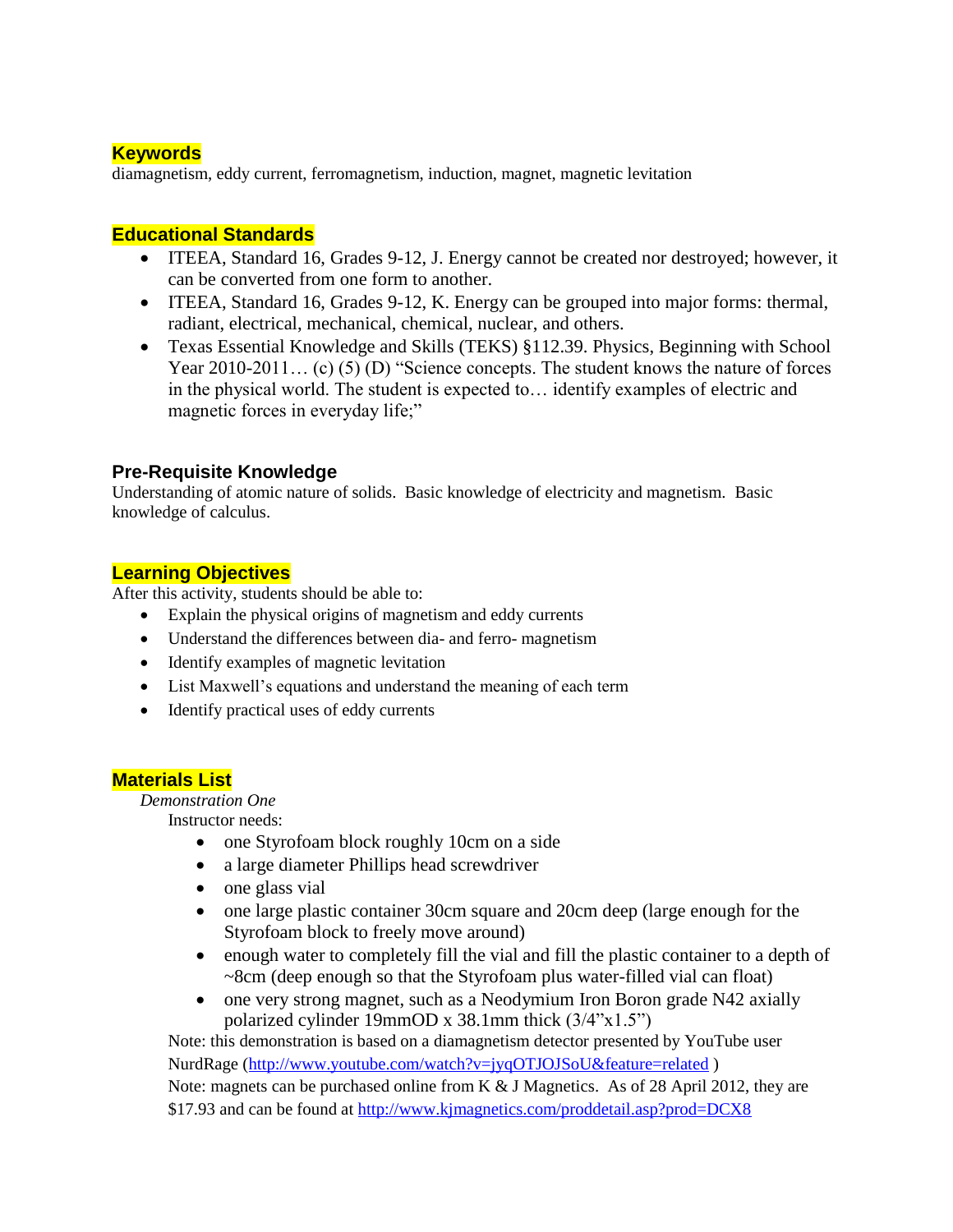Note: a YouTube clip can be substituted for this demonstration (see "Procedure"-> "With the Students"->"*Day One*" below)

#### *Demonstration Two*

Instructor needs:

• Levitron

Note: Levitron can be found in select toy-stores and at various online retailers. One source is Innova Toys where the "Levitron® Omega" sells for \$35.99 at

<http://www.innovatoys.com/c/LEV> as of 30 April 2012

Note: a YouTube clip can be substituted for a real Levitron (see "Procedure"-> "With the Students"->"*Day Two*" below)

*Activity*

Each group of three needs:

- two ring magnets:  $25.4$ mm OD x ~7.5mm ID x 6.35mm thick  $(1"x5/16"x1/4"$ , axially magnetized
- four disc magnets:  $25.4$ mm OD x  $3.18$ mm thick  $(1"x1/8")$ ; axially magnetized
- one standard size pencil  $\sim$  7.5mm diameter; round or hexagonal), sharpened
- one cardboard strip  $(-120 \text{mm} \times 50 \text{mm})$ ; white is preferable as students can more easily see the pencil marks; cardboard strips may be reused by subsequent groups if students are diligent about erasing pencil marks
- one thick  $(\sim 10 \text{mm})$  rubber rectangle (150mm x 75mm) with three 50mm wide cuts
	- o one at 20mm
	- o one at 65mm
	- o one at 125mm
- electrical or masking tape (may be necessary if magnets do not fit pencil snugly)
- one "Spinner" handout

Note: this activity is adapted from the work of Shibika Chowdhary and Arvind Gupta Toys team [\(http://www.arvindguptatoys.com/toys.html](http://www.arvindguptatoys.com/toys.html) )

Note: a mouse pad or flip-flop are good sources for the "thick rubber rectangle"

Note: an X-Acto knife or box cutter work well for making the cuts

Note: magnets can be purchased online from K & J Magnetics. As of 28 April 2012, the ring magnets are less than \$5.40 each and can be found at

<http://www.kjmagnetics.com/proddetail.asp?prod=RX054> ; the disc magnets are less than \$4.23 each and can be found at [http://www.kjmagnetics.com/proddetail.asp?prod=DX02-](http://www.kjmagnetics.com/proddetail.asp?prod=DX02-N52) [N52](http://www.kjmagnetics.com/proddetail.asp?prod=DX02-N52) .

## **Introduction / Motivation**

We often consider levitation, or objects floating in air, to be a magical phenomenon—something limited to science fiction and fantasy stories. Consider the Wingardium Leviosa charm from *Harry Potter and the Sorcerer's Stone* by J. K. Rowling. [Clips from the Warner Bros. movie are available on YouTube in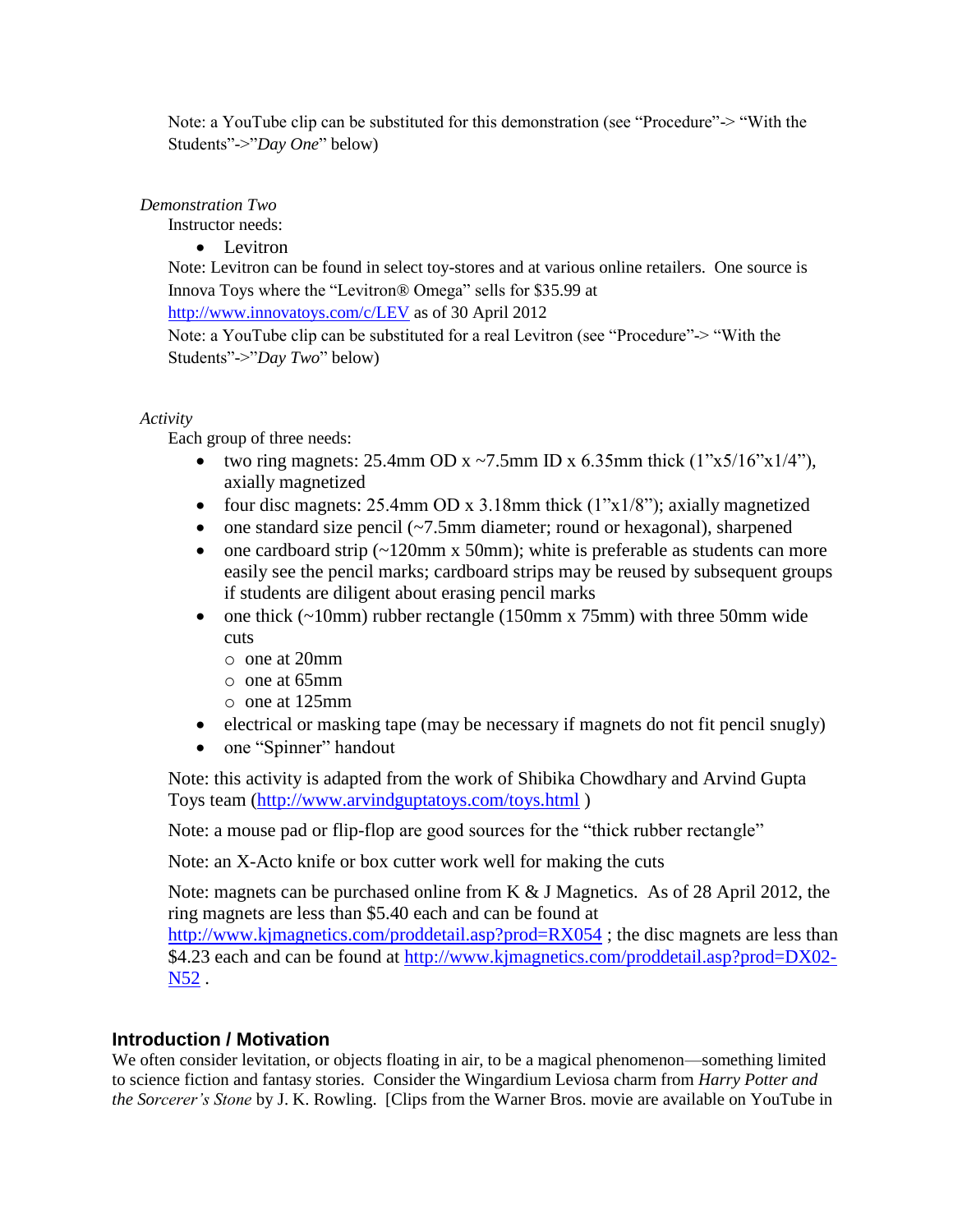a 38 second and 92 second version at<http://www.youtube.com/watch?v=rb6X6mg2qAo> and [http://www.youtube.com/watch?v=nAQBzjE-kvI,](http://www.youtube.com/watch?v=nAQBzjE-kvI) respectively; alternatively, the instructor could read this from the novel: this part of the movie is based on a passage near the middle of Chapter 10: Halloween]. Is it really possible to cause feathers to float by pointing a wand at them? Perhaps in the future it may be. Physicists and engineers in the Netherlands have released some surprising images of levitating frogs and grasshoppers. [Clips are available on YouTube at [http://www.youtube.com/watch?v=m-xw\\_fmB2KA](http://www.youtube.com/watch?v=m-xw_fmB2KA) (10sec, frog),

<http://www.youtube.com/watch?v=iVmpOH1jzO4&NR=1> (5sec, grasshopper),

<http://www.youtube.com/watch?v=m-Al7GAnH8Q&feature=related> (52sec, medley)]. No special incantations or magic wands were necessary! Magnetism is actually behind this strange levitation. Technically speaking, diamagnetism is the only known way for scientists to achieve true levitation, meaning that "no energy input is required and the levitation can last forever" [High Field Magnet Laboratory home page]. The impressive levitations in the preceding clips were assisted by powerful electromagnets, but a highly diamagnetic material (such as graphite or pyrolytic carbon) can levitate over strong permanent ferromagnets.

Sometimes it is difficult to predict which forces of nature are significant in a given situation. Magnetic effects, aside from posting notices on the home refrigerator, go largely unnoticed by the general public. The interaction of magnetic and electric fields, however, is critical in electric motors, magnetometers (metal detectors), mag-lev transportation, and more exotic applications. The motion of a magnet near an electrical conductor can produce unanticipated effects.

The lecture, activity, and (optional) demonstrations below introduce and explore different types of magnetic levitation.

| <b>YUGUULAL Y / DELIHILIULIS</b> |                                                                                  |  |
|----------------------------------|----------------------------------------------------------------------------------|--|
| <b>Word</b>                      | <b>Definition</b>                                                                |  |
| degaussing                       | Process of decreasing a magnetic field, typically by using a coil with an        |  |
|                                  | opposing magnetic field.                                                         |  |
| diamagnetism                     | Property of certain materials that have an electronic configuration which        |  |
|                                  | generates a magnetic field in opposition to an externally applied field          |  |
| eddy                             | A current (either fluid or electrical) whose flow direction differs from that of |  |
|                                  | the general flow                                                                 |  |
| ferromagnetism                   | Property of certain materials that have an electronic configuration which        |  |
|                                  | supports a net total magnetic dipole moment even when the magnetizing field      |  |
|                                  | is removed.                                                                      |  |
| permeability                     | Degree of magnetization a material will experience when exposed to a             |  |
|                                  | magnetic field.                                                                  |  |
| precession                       | The motion (or change in orientation) of the rotational axis of a rigid body     |  |

## **Vocabulary / Definitions**

## **Procedure**

### **Background**

1. Though we generally think of "ferromagnetic" materials and their behavior, all materials are influenced to a greater or lesser degree by the presence of a magnetic field. Physicists and engineers work with many different classes of magnetic materials—ferromagnetic, antiferromagnetic, ferrimagnetic, paramagnetic, diamagnetic… just to name a few!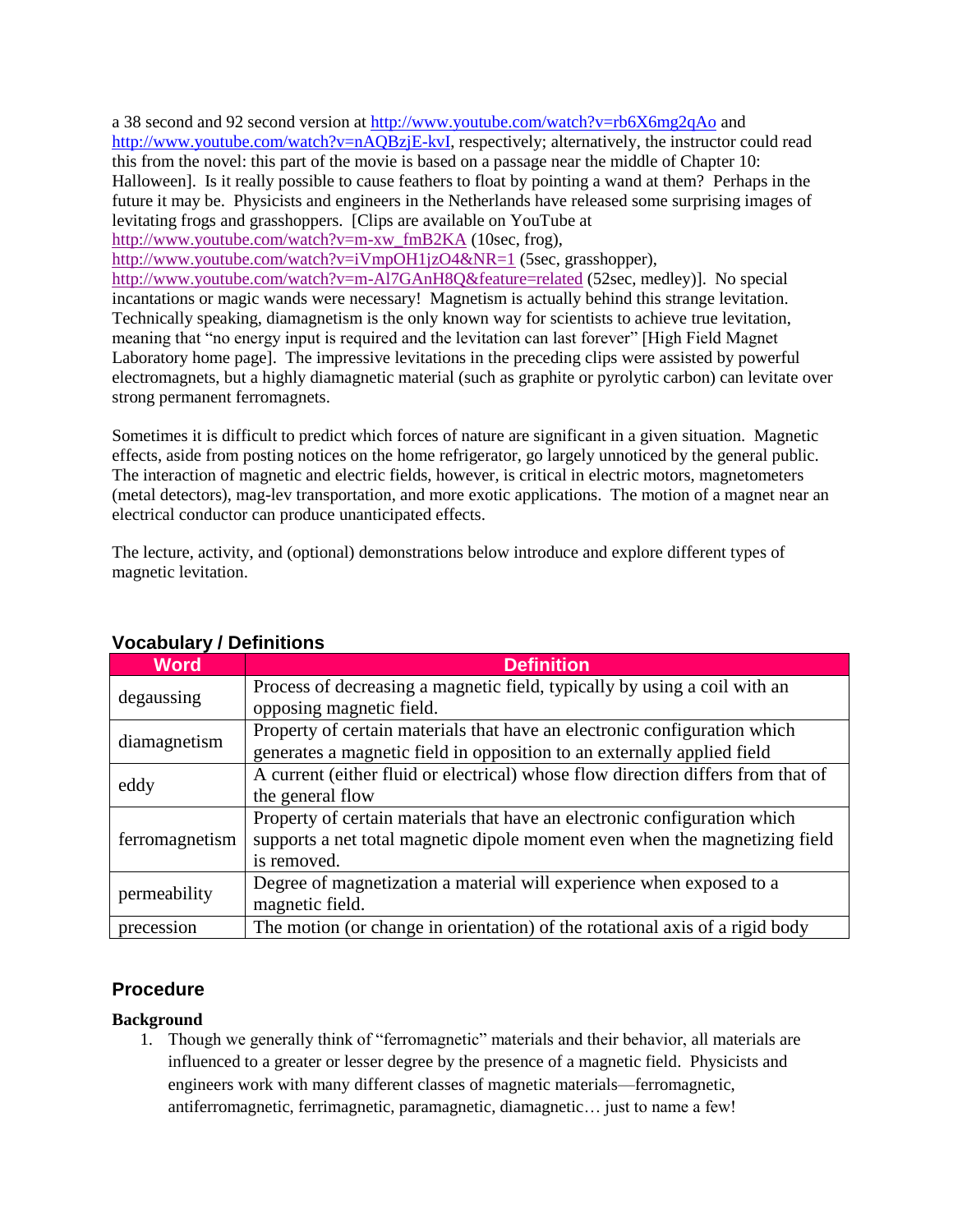- 2. The observed differences in magnetic behavior are dependent upon the atomic structure and electron configuration of the material. Generally, these characteristics can be captured by the relative permeability, a measure that is analogous to the dielectric constant. The relative permeability ( $\kappa_m$ ) is formed by taking the ratio of the permeability of the material ( $\mu$ ) to the permeability of free space  $(\mu_0)$ ; the permeability refers to the amount of magnetization a material will experience when introduced to a magnetic field.
	- a. ferromagnetic materials:  $\kappa_m$  significantly greater than unity
	- b. paramagnetic materials:  $\kappa_m$  slightly greater than unity
	- c. diamagnetic materials:  $\kappa_m$  slightly less than unity
- 3. Sources of magnetization are the electrons' orbital angular motion around the nucleus and the electrons' intrinsic magnetic moment. Orbiting electrons can be thought of as extremely small current loops, so that the circulating electrons give rise to an orbital magnetic dipole moment. If one considers the spin of an electron to be an infinitesimal current loop, one sees that the spinning electron also forms an intrinsic magnetic dipole moment. The vector sum of the orbital and intrinsic moments gives the total magnetic moment.
- 4. In most materials, the electrons are arranged such that their magnetic moments (both orbital and intrinsic) cancel out—these materials include diamagnetic materials. Paramagnetic and ferromagnetic materials, however, either spontaneously, or owing to an applied external magnetic field, will have electron magnetic moments that tend to align parallel to the magnetic field, thereby minimizing each moment's potential energy (the alignment is imperfect due to random motions associated with temperature).
- 5. Diamagnetic materials, like those shown in the Introduction clips [\(http://www.youtube.com/watch?v=m-xw\\_fmB2KA,](http://www.youtube.com/watch?v=m-xw_fmB2KA) [http://www.youtube.com/watch?v=iVmpOH1jzO4&NR=1,](http://www.youtube.com/watch?v=iVmpOH1jzO4&NR=1) and <http://www.youtube.com/watch?v=m-Al7GAnH8Q&feature=related> ), are capable of generating a magnetic field in opposition to an applied magnetic field. However, they are unable to retain their magnetization after the external field is removed.
- 6. The Introductory clips were filmed in "the 32mm vertical bore of a Bitter solenoid in a magnetic field of about 16 Tesla at the Nijmegen High Field Magnet Laboratory in the Netherlands".
- 7. For ferromagnetic materials, a net magnetic dipole moment can persist after removal of the external field. If this is true a permanent magnet has been made. The term "permanent" is a bit misleading, however, because the magnetic dipoles can be re-randomized by increasing the material's temperature, mechanically impacting the material, or subjecting the material to a strong opposing magnetic field (degaussing).
- 8. Maxwell's equations
	- a. Gauss' law for electricity:  $\nabla \cdot E = \frac{\rho}{\epsilon_0}$  (The electric flux through any closed surface is proportional to the enclosed electric charge:  $\varepsilon_0$  is the electric constant)
	- b. Gauss' law for magnetism:  $\nabla \cdot \mathbf{B} = \mathbf{0}$  (the magnetic field B has divergence equal to zero, in other words, that it is a solenoidal vector field. It is equivalent to the statement that magnetic monopoles do not exist)
	- c. Maxwell–Faraday equation (Faraday's law of induction):  $\nabla \times E = -\frac{\partial E}{\partial t}$  (electromotive force generated is proportional to the time rate of change of the magnetic flux)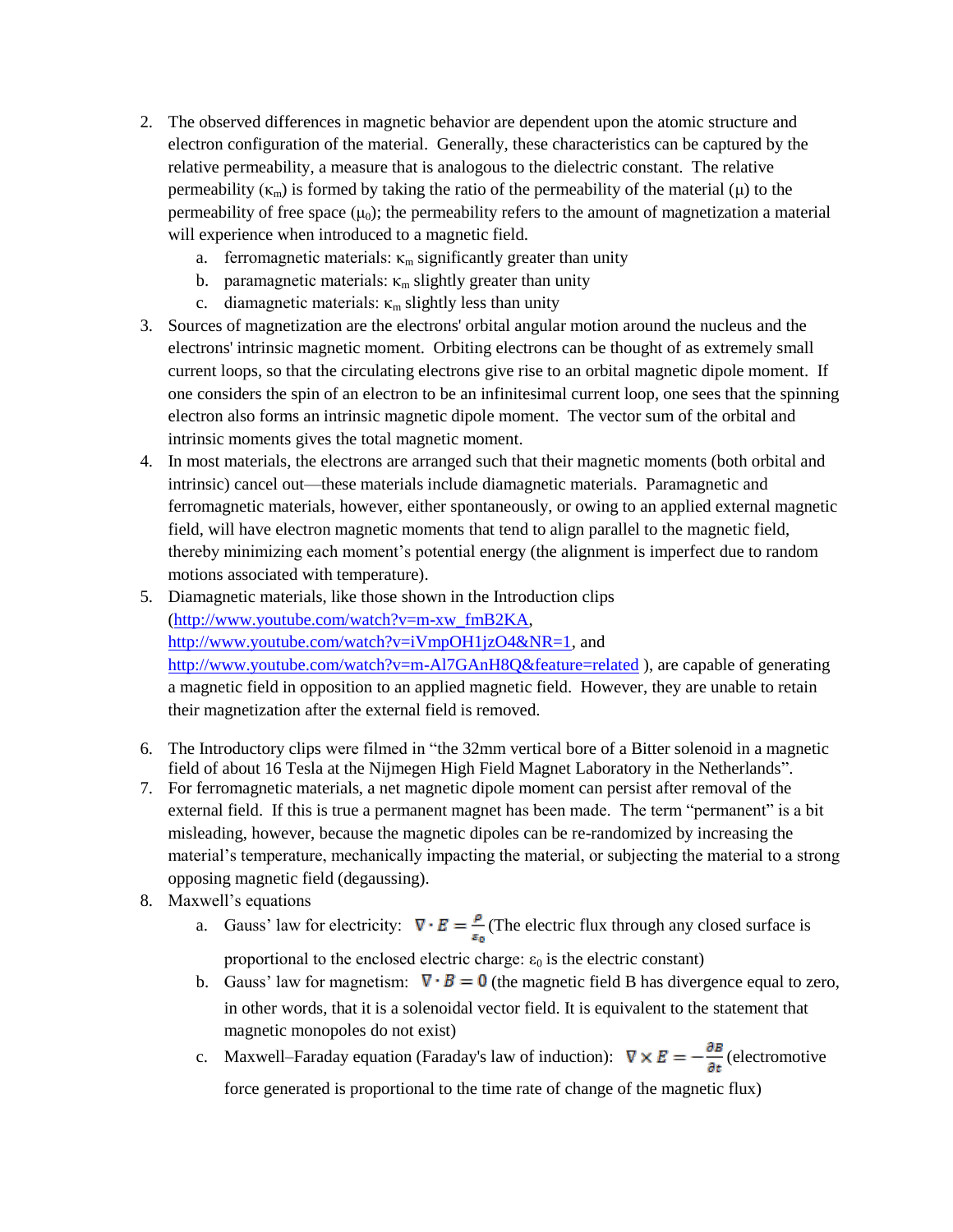- d. Ampère's circuital law (with Maxwell's correction):  $\nabla \times H = J_f + \frac{\partial D}{\partial t}$  (relates the integrated magnetic field around a closed loop to the electric current passing through the loop)
- 9. Looking at the Maxwell-Faraday equation above, we see that moving and/or temporally varying magnetic fields (or more specifically, magnetic flux densities *B*) can generate electromotive force (EMF). The equation also indicates that stronger applied magnetic fields, lower resistivity conductors, and greater variation in the applied field (either due to faster relative motion or more rapid change in time) will all result in higher EMF.
- 10. The induced EMF can cause electrons to move in a conductor, resulting in "eddy" (or Foucault) currents. The circulating eddies of current, in turn, induce magnetic fields that lead to repulsive, attractive, propulsive, or drag effects.
- 11. The electromagnetic energy associated with the eddy currents is eventually converted to thermal energy, which can lead to a significant (and frequently undesirable) temperature rise in the conductor.
- 12. Eddy currents can be problematic in transformers, where they contribute to power loss.
- 13. Though eddy currents can cause significant heating of a conductor, scientists, engineers, and technologists have come to harvest this often undesirable side effect to great advantage in induction heaters and forges. These apparatuses generate very high, yet very localized, "hot spots" in a material. Induction cook tops can be found in many homes. Eddy currents are setup in the metal pots and pans placed on the range by passing time-varying currents through flat coils of wire underneath the cook top. These cook tops heat food quickly without the gas-powered range's open flames and do not retain heat the way conventional resistively heated burners do.

**Image** 2 [left justified]



#### **Image 2**

**ADA Description:** Photograph of the surface of an induction cook top set into a kitchen countertop **Caption:** The cooking surface of an induction cook top looks smooth and glassy **Image file:** mag-lev image2.jpg **Source/Rights:** Copyright © Erik1980, Wikimedia Commons

http://en.wikipedia.org/wiki/File:Kookplaat\_inductie.JPG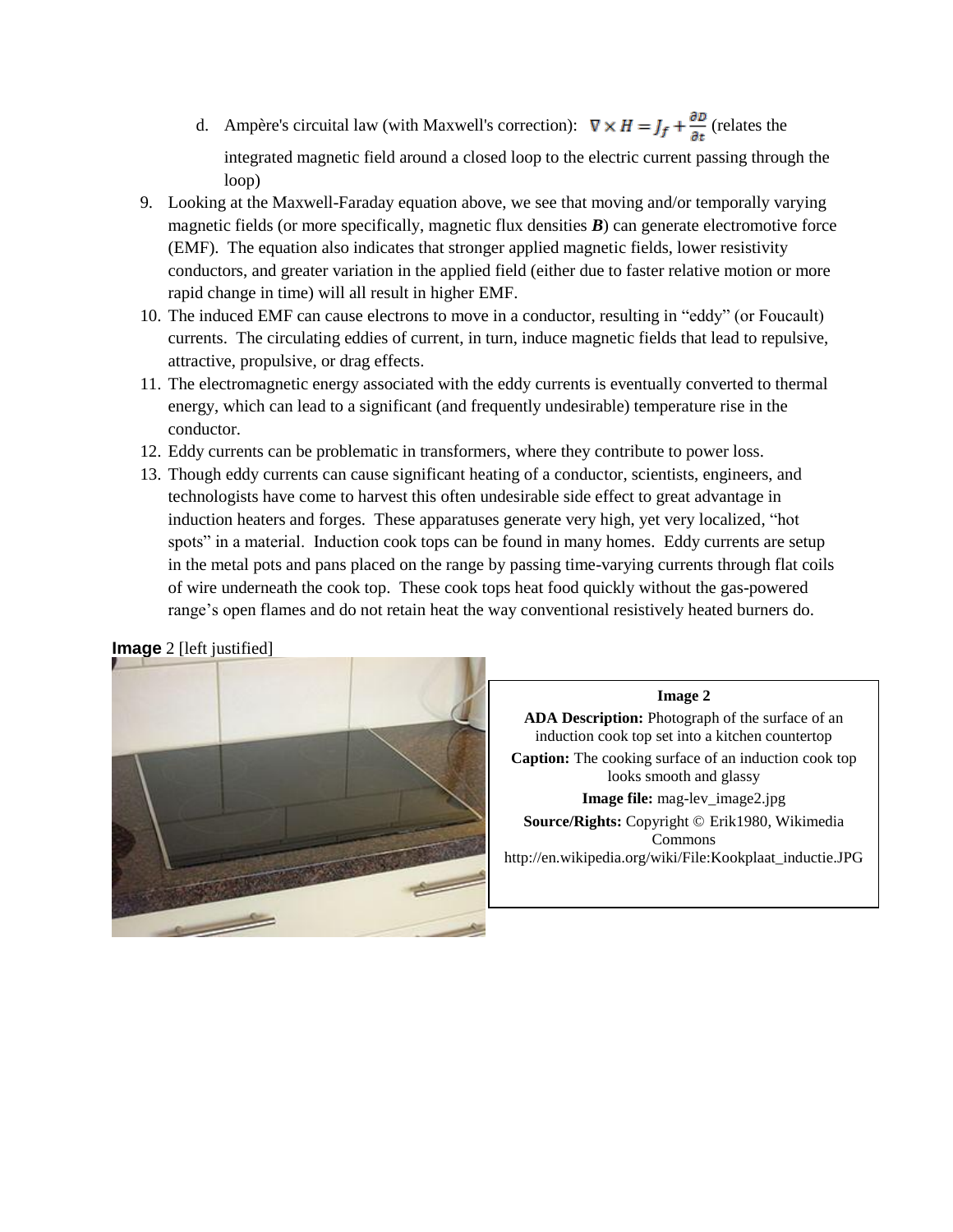#### **Image 3**

**ADA Description:** Photograph of the underside of the induction cook top shown in Image2. Three of the four heating coils are covered, but the fourth is exposed. The electronic connections are also visible

**Caption:** Behind the smooth top cover, the heating coils are visible, as are the electronic controls and connections

**Image file:** falling\_magnets\_image3.jpg **Source/Rights:** Copyright © Twostaricebox, Wikimedia Commons

http://en.wikipedia.org/wiki/File:Induction\_Cooker.JPG



- 14. A couple of short videos showing industrial inductive heating are available at:
	- a. <http://www.youtube.com/watch?v=d7DBS2Is0ws>
	- b. <http://www.youtube.com/watch?v=NofJswNBDBs&NR=1&feature=fvwp>
- 15. Eddy currents can be used to provide non-contact braking. A conductor in the form of a rotating disc or translating bar is allowed to move freely past a series of electromagnets. When the magnets are not energized, the moving conductor feels no effects. However, when the electromagnets are turned on, eddy currents are generated within the conductor that tend to oppose the motion of the conductor. Thus the interaction of the magnetic forces causes the conductor to slow down. The deceleration is dependent upon the electromagnet's strength and the speed of the conductor. The type of brake can be used as an emergency stopping mechanism for trains and rotating machinery. Because no physical contact is made, these brakes tend to be gentler on the mechanical system, offering longer life with less wear.
- 16. Induced EMF generated by sliding a magnet through a coil of wire can be harnessed to light an LED. This idea has been combined with rechargeable batteries (and a bit of circuitry) to make shake flashlights. The flashlight is an example of energy inter-conversion. The chemical energy liberated from metabolism of nutrients by cells allows a person to impart kinetic energy to a magnet. The motion of the magnet leads to eddy currents (electromagnetic energy) that can be converted to both thermal energy and radiant energy in a light emitting diode.
- 17. Directions for making a homemade shake light can be found by following the link to the K  $&J$ Magnetics blog in the "Activity Extension" and "Additional Multimedia Support" sections below.

### **Before the Activity**

- 1. Assemble Diamagnetism Observation Apparatus
	- a. Using the screwdriver, carefully make a hole in the Styrofoam block that extends about half the length of the vial
	- b. Gently press the vial into the hole and fill with water
	- c. Fill the plastic container with water and float the Styrofoam-vial unit
	- d. During demonstration, keep the apparatus away from drafts and vibrations as these may obscure the weak diamagnetic interaction
- 2. Practice with the Levitron
- 3. Gather materials for Activity, cut cardboard strips and mouse-pads, and sharpen pencils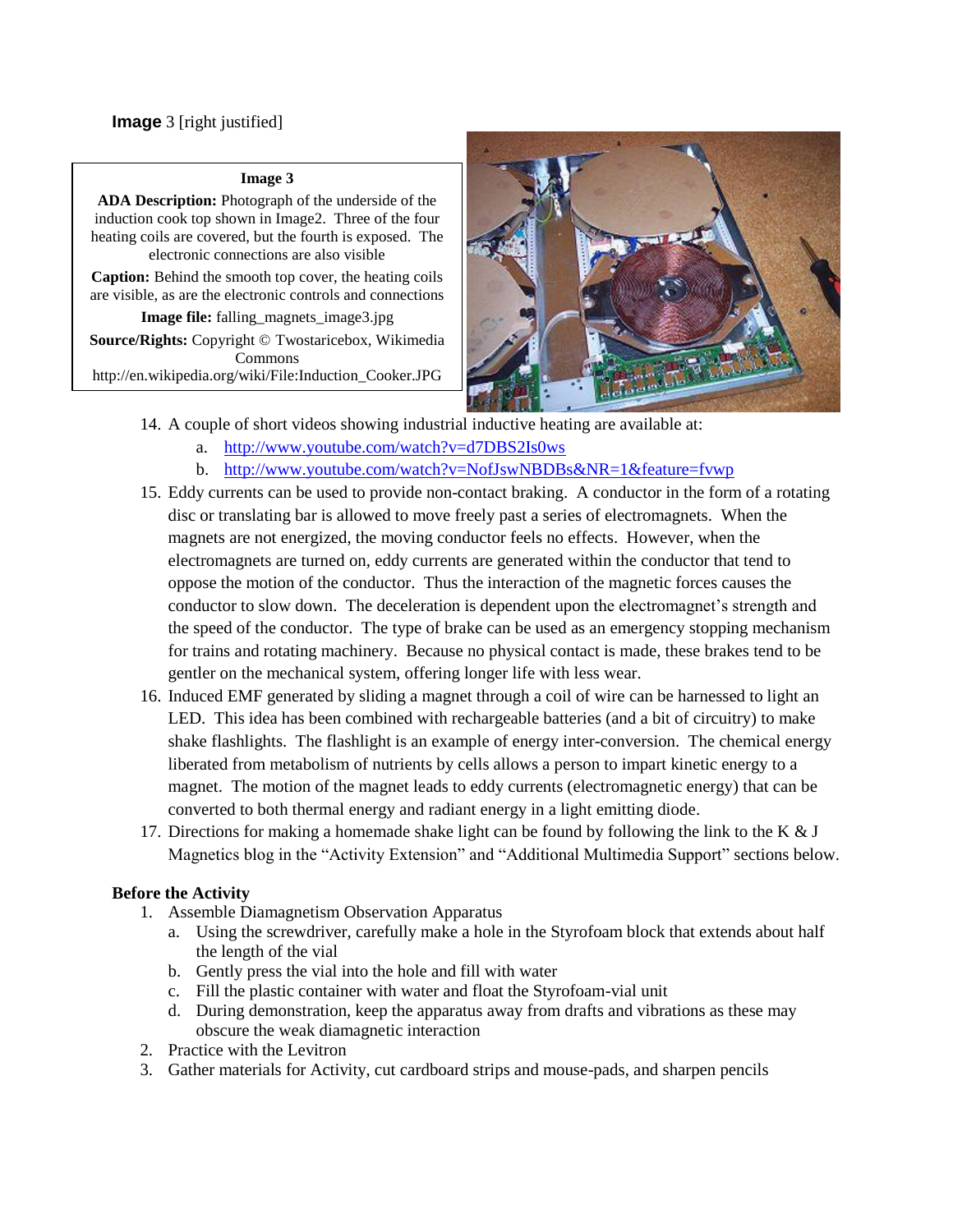### **With the Students**

*Day One*

- 1. Present Introduction/Motivation material detailed in the section above
- 2. Ask the students whether they think water is magnetic?
- 3. Reveal the Set-up for Demonstration One (Diamagnetism Observation Apparatus) (or show the YouTube clip<http://www.youtube.com/watch?v=jyqOTJOJSoU&feature=related> )
- 4. Perform the demonstration
	- a. keep the apparatus away from drafts and vibrations as these may obscure the weak diamagnetic interaction
	- b. hold magnet near (but not touching) the water filled vial
	- c. watch vial drift away from magnet
	- d. if students ask whether vial is responsible for the motion (and not water inside), empty the water and repeat
	- e. if students ask whether impurities in water are responsible for motion, explain that most impurities would tend to be ferro- or para-magnetic and thus tend to be attracted to the magnet rather than repelled
- 5. Invite students to move the magnet
- 6. Discuss the origins of magnetism and explain the differences between diamagnetism and ferromagnetism
- 7. Ask students to recall levitating frog and grasshopper clips (show again, if desired)
- 8. Ask students how this was accomplished
	- a. organisms are water-based
	- b. very-strong electromagnet used
- 9. Introduce the work at the High Field Magnet Laboratory

[\(http://www.ru.nl/hfml/research/research\\_program/](http://www.ru.nl/hfml/research/research_program/) )

- a. describe Bitter magnet
	- i. named for Francis Bitter (American physicist) who devised using circular plates interleaved with insulating spacer to form a helical structure
	- ii. the Bitter plates are better able to withstand the large Lorentz forces which tend to create an outward pressure on the material (and would cause a wire to burn out)—force increases with the square of the magnetic field strength
	- iii. the plates also have holes allow cooling water to circulate—heat dissipation increases with the square of the magnetic field strength
	- iv. Bitter magnets can easily generate fields of more than 20 Tesla—this is nearly a million times stronger than Earth's magnetic field
- b. HFML uses magnetism to perform molecular manipulations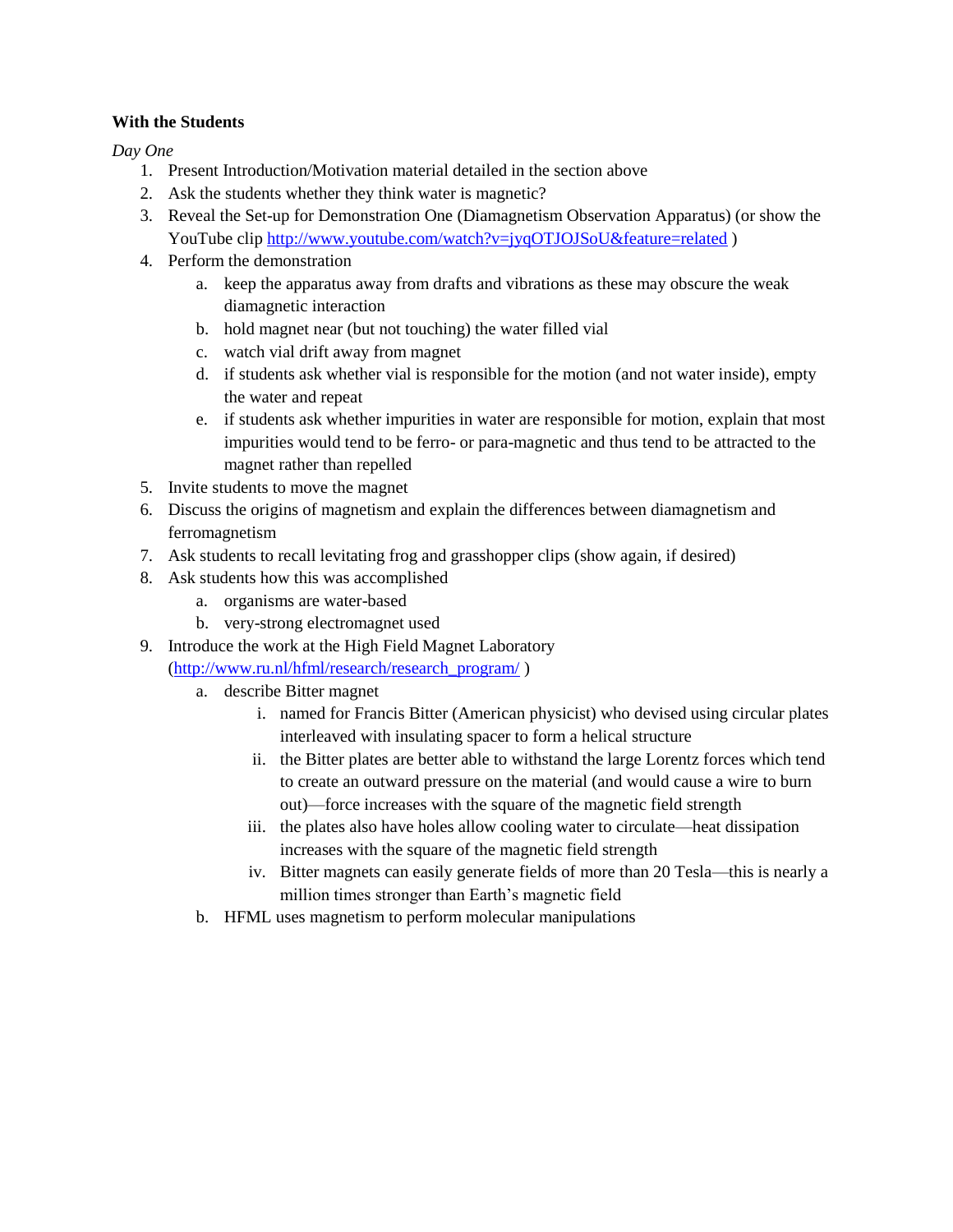### Image 4 [centered]



#### **Image 4**

**ADA Description:** Schematic of a Bitter magnet showing a cross section of the magnet with the sample core surrounded by Bitter coils and cooling water

**Caption:** Cross-section of the Bitter magnet used at HFML to make the introductory levitation clips

**Image file:** mag-lev\_image4.png

**Source/Rights:** Copyright © 2012 Radboud Universiteit Nijmegen

[http://www.ru.nl/hfml/research/levitation/diamagnetic/bitter\\_solenoid/](http://www.ru.nl/hfml/research/levitation/diamagnetic/bitter_solenoid/)

Copyright permission not yet obtained

*Day Two*

- 1. Recap demonstration and lecture from *Day One*
- 2. Inform students that these clips used strong electromagnets, but that diamagnetic materials can be passively levitated (in fact, diamagnetic levitation is science's only know form of true levitation—no external energy source is necessary to maintain levitation)
- 3. Remind students that clips from *Day One* were obtained using powerful electromagnets
- 4. Show students a clip of graphite (pencil lead) levitating over strong rare-earth magnets [\(http://www.youtube.com/watch?v=-08BAmpFDig](http://www.youtube.com/watch?v=-08BAmpFDig) )
	- a. it is possible to use the class-set of disc magnets from the Spinner Activity to do an inclass demonstration of this video
	- b. great care should be used, however, as these powerful magnets can easily pinch fingers and are very difficult to separate
- 5. Show students that it is not possible to get one of the rare-earth magnets to levitate over another (or others)
- 6. Invite students to try (or make suggestions for the instructor to try)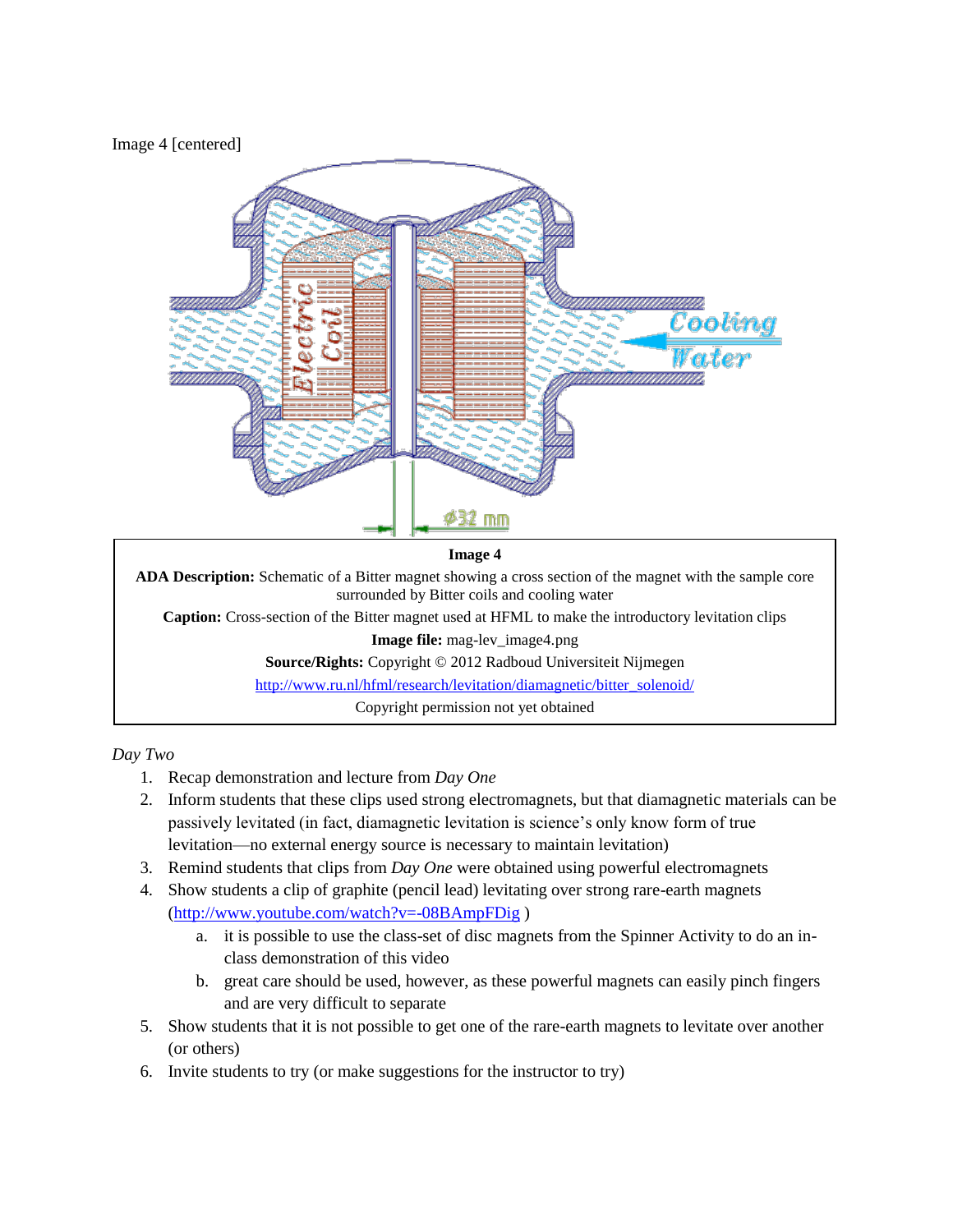- 7. Remind students that graphite levitated due to diamagnetism but that the rare-earth magnets are ferromagnetic
- 8. Introduce the students to Earnshaw's Theorem
- 9. Explain Earnshaw's theorem to students
	- a. "a collection of [magnetic dipoles] cannot be maintained in a stable stationary equilibrium configuration solely by the [ferromagnetic] interaction of the [dipoles] in of permanent [ferromagnets] and paramagnetic materials or any combination" (adapted from Wikipedia)
	- b. Explain that without eddy currents or motion of magnets, levitation cannot be maintained
- 10. Explain what Levitron is
- 11. Show the students the Levitron demonstration ( a YouTube video can be substituted if a Levitron is not available: one example is<http://www.youtube.com/watch?v=iv8msBamA3M>)
- 12. Ask students for ideas why Levitron works
- 13. Explain physics of the Levitron (summarized from<http://www.levitron.com/physics.html> )
	- a. electromagnet in base opposes permanent magnet in the top—north-north interaction dominates because field strength drops with distance
	- b. the top spins and precesses (or wobbles) which has a stabilizing effect and keeps the top from flipping over

Image 5 (a) and (b) [centered]



dominates and (b) a schematic showing the top's precession (or "wobble")

**Caption:** Schematics indicating (a) polarity of top and base and (b) top's precession

**Image file:** mag-lev image5a.gif; mag-lev image5b.gif

**Source/Rights:** Copyright © 1999 - 2010 - FASCINATIONS®

<http://www.levitron.com/physics.html>

Copyright permission not yet obtained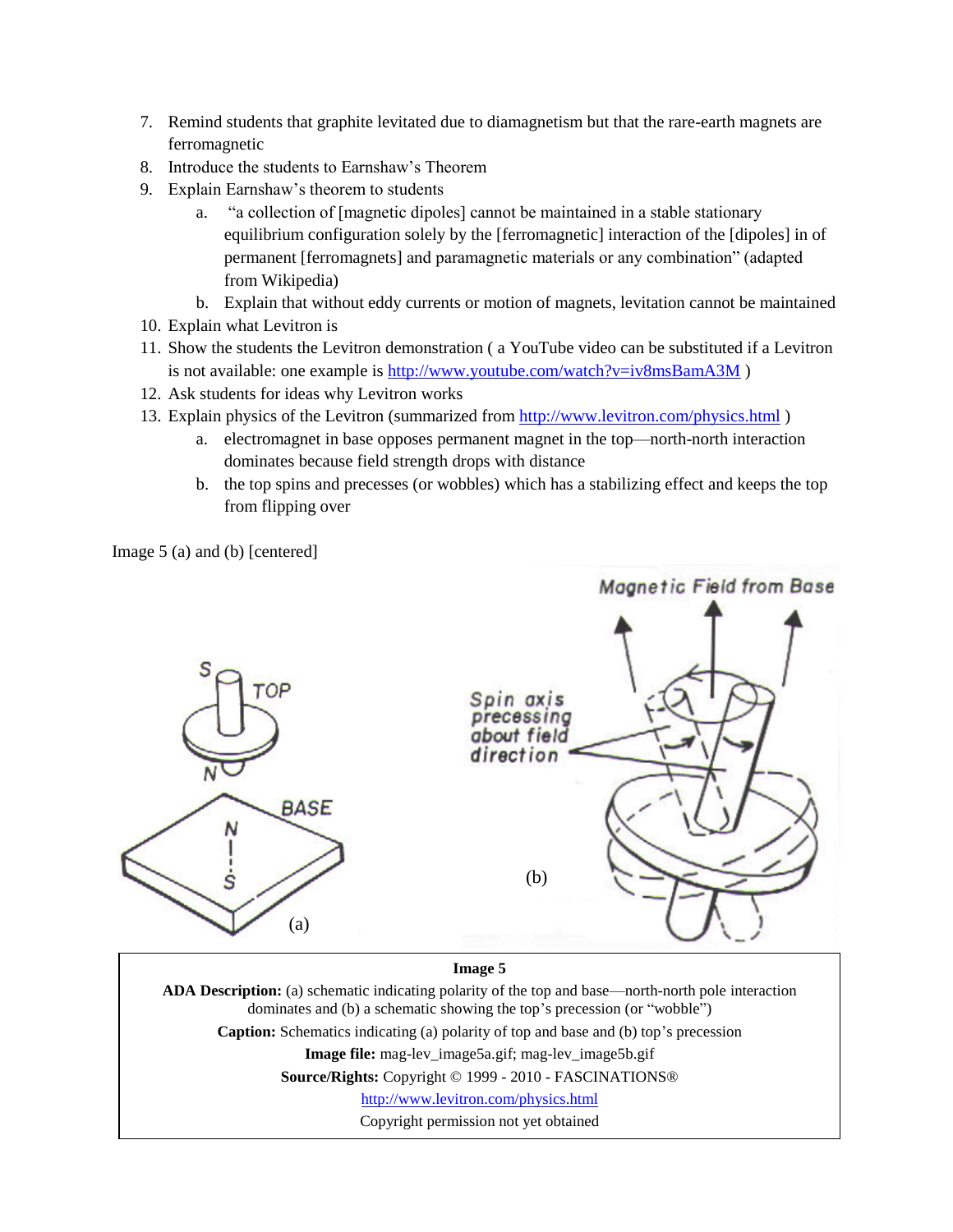- c. the top spins and is thus able to dynamically respond to the field from the base, so Earnshaw's theorem is not violated
- d. the weight of the top is critical in determining the equilibrium position of the top
- e. the top slows down because of air resistance, and the angular velocity is no longer sufficient to stabilize the torque of the other non-dominant magnetic interactions
- 14. Tell students that a similar phenomenon has been used to study micro- and nano-scale particles
	- a. optical tweezers
	- b. neutron traps
- 15. Students follow the steps listed on the "Spinner" handout
	- a. Remind students to be careful—magnets can pinch!
	- b. Urge students to not let magnets fall to the floor or stick together
	- c. Insert cardboard into rubber slot closest to edge of the rubber
	- d. Slide the two ring magnets onto the pencil leaving about 6cm between them
		- i. don't worry about the polarity
		- ii. if the magnets are loose, wrap a few layers of electrical or masking tape around the pencil
		- iii. if the magnets are too tight, use a knife to scrape away some wood
	- e. Insert two disc magnets in the slot nearest the cardboard so that both attract the magnet closest to the point of the pencil
	- f. Insert the remaining two disc magnets in the final slot so that both magnets repel the magnet at the far end of the pencil
	- g. With the pencil tip just touching the cardboard, adjust the magnets on the pencil so that it hovers
	- h. Gently twirl the end of the pencil and watch as it spins in mid-air
	- i. Answer the questions on the handout if time permits, finish for homework

#### *Day Three*

- 1. Recap activity and discussions from *Day Two*
- 2. Remind students that changes in electrical fields can generate magnetic fields
	- a. Introduce the students to linear motors and Mag-Lev trains
	- b. A nice video presentation is available from Transrapid on YouTube at <http://www.youtube.com/watch?v=weWmTldrOyo>
	- c. The K & J Magnetics blog has directions to build a toy mag-lev train: <http://www.kjmagnetics.com/blog.asp?p=maglev-train>
- 3. Present Maxwell's Equations
- 4. Remind students that moving magnetic fields can induce current flow in near-by conductors—socalled eddy or Foucault currents
- 5. Inform students that eddy currents can be sources of heating, but that engineers have been able to take advantage of this energy interconversion
- 6. Ask the students to name other major forms of energy; these include thermal, radiant, electromagnetic, mechanical, chemical, nuclear, and others. (ITEEA, Standard 16, Grades 9-12, K)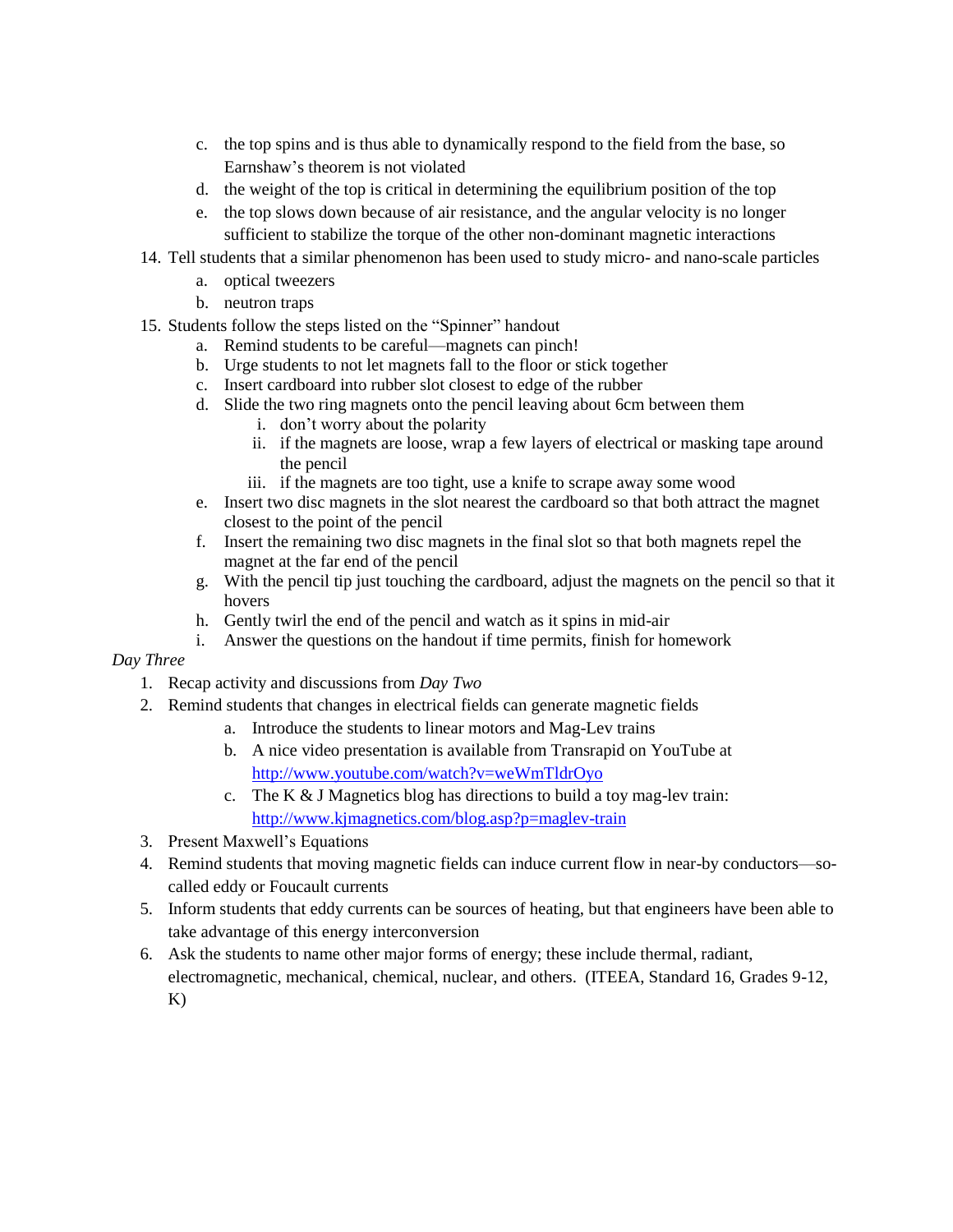- 7. Discuss practical applications of eddy currents (Texas Essential Knowledge and Skills (TEKS) §112.39. Physics, Beginning with School Year 2010-2011… (c) (5) (D) "Science concepts. The student knows the nature of forces in the physical world. The student is expected to… identify examples of electric and magnetic forces in everyday life;")
	- a. Induction heating—remind students that this is an example of energy conversion. The thermal energy may appear to be magically created, but it arises from the electromagnetic energy associated with the eddy currents in the conductor. (ITEEA, Standard 16, Grades 9-12, J)
	- b. Eddy current brakes—illustrate conversion of kinetic energy into electromagnetic and thermal energies. (ITEEA, Standard 16, Grades 9-12, J)
	- c. LED "shake" flashlights—illustrate conversion of kinetic to electromagnetic to radiant energy. (ITEEA, Standard 16, Grades 9-12, J)

### **Attachments**

"Spinner" handout (docx)

"Spinner" handout (pdf)

### **Safety Issues**

- Use caution around magnets to avoid pinching fingers
- Rare earth magnets are quite brittle and can be cracked, so care is warranted to keep magnet from directly impacting the tabletop or floor and shattering

## **Troubleshooting Tips**

- Magnets are shipped with spacer materials. If these spacers are lost or discarded, magnets can stick together and become difficult to separate. A shearing motion (performed by strong fingers!) is most effective in separating magnets. Using sharp objects to pry magnets apart should be avoided, if possible, to avoid damaging the (nickel) coating.
- Styrofoam dinner plates can be cut into discs and used as spacers if original spacers have been lost or discarded
- To improve levitation during Spinner activity, magnets may need to be adjusted on pencil

## **Investigating Questions**

#### **Assessment**

#### **Pre-Activity Assessment**

*Baseline* Ask students about what "levitation" means Ask students if they have ever heard of electromagnetic induction or eddy currents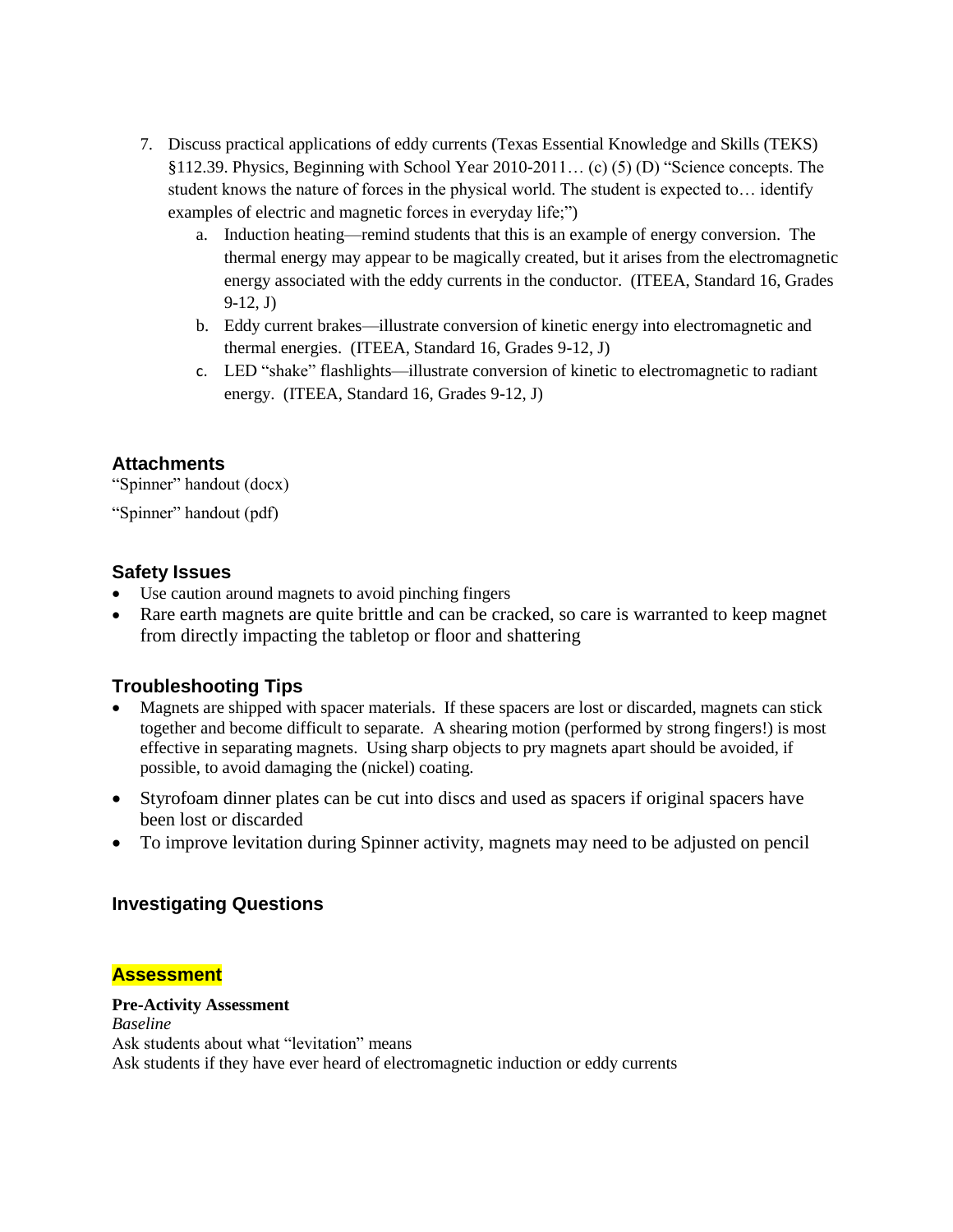#### **Activity Embedded Assessment**

*Observation* Students observe pure ferromagnetic levitation is not possible Students observe diamagnetic materials are repelled by strong magnetic fields

#### **Post-Activity Assessment**

*Summarization*

Students complete the questions on the Spinner handout

- Could you get one ring magnet to levitate over the other without any mechanical support? Why or why not?
- What is the purpose of the cardboard in the spinner setup?
- Could you get the pencil to hover over the spinner setup without spinning it? Why or why not?
- Sketch the pencil marks observed on the cardboard. Is there any pattern? If so, why do you think it occurs?
- Why does the pencil eventually stop levitating?
- Write one paragraph detailing a practical application of magnetic levitation.
- Students write one paragraph describing eddy currents and electromagnetic induction and one paragraph describing everyday applications of electromagnetic induction (topics may include those mentioned during the lesson)

## **Activity Extensions**

- Students can build their own toy mag-lev trains. The directions and material list are available at <http://www.kjmagnetics.com/blog.asp?p=maglev-train> . This activity could be used to address
	- o ITEEA, Standard 8, Grades 9-12, J. The design needs to be continually checked and critiqued, and the ideas of the design must be redefined and improved.
	- o ITEEA, Standard 11, Grades 9-12, Q. Develop and produce a product or system using a design process.
	- o ITEEA, Standard 11, Grades 9-12, R. Evaluate final solutions and communicate observation, processes, and results of the entire design process, using verbal, graphic, quantitative, virtual, and written means, in addition to three-dimensional models.
- Students can build their own LED shake flashlights. The directions and material list are available at<http://www.kjmagnetics.com/blog.asp?p=shake-flashlight> . This activity could be used to address
	- o ITEEA, Standard 8, Grades 9-12, J. The design needs to be continually checked and critiqued, and the ideas of the design must be redefined and improved.
	- o ITEEA, Standard 11, Grades 9-12, Q. Develop and produce a product or system using a design process.
	- o ITEEA, Standard 11, Grades 9-12, R. Evaluate final solutions and communicate observation, processes, and results of the entire design process, using verbal, graphic, quantitative, virtual, and written means, in addition to three-dimensional models.

## **Activity Scaling**

## **Additional Multimedia Support**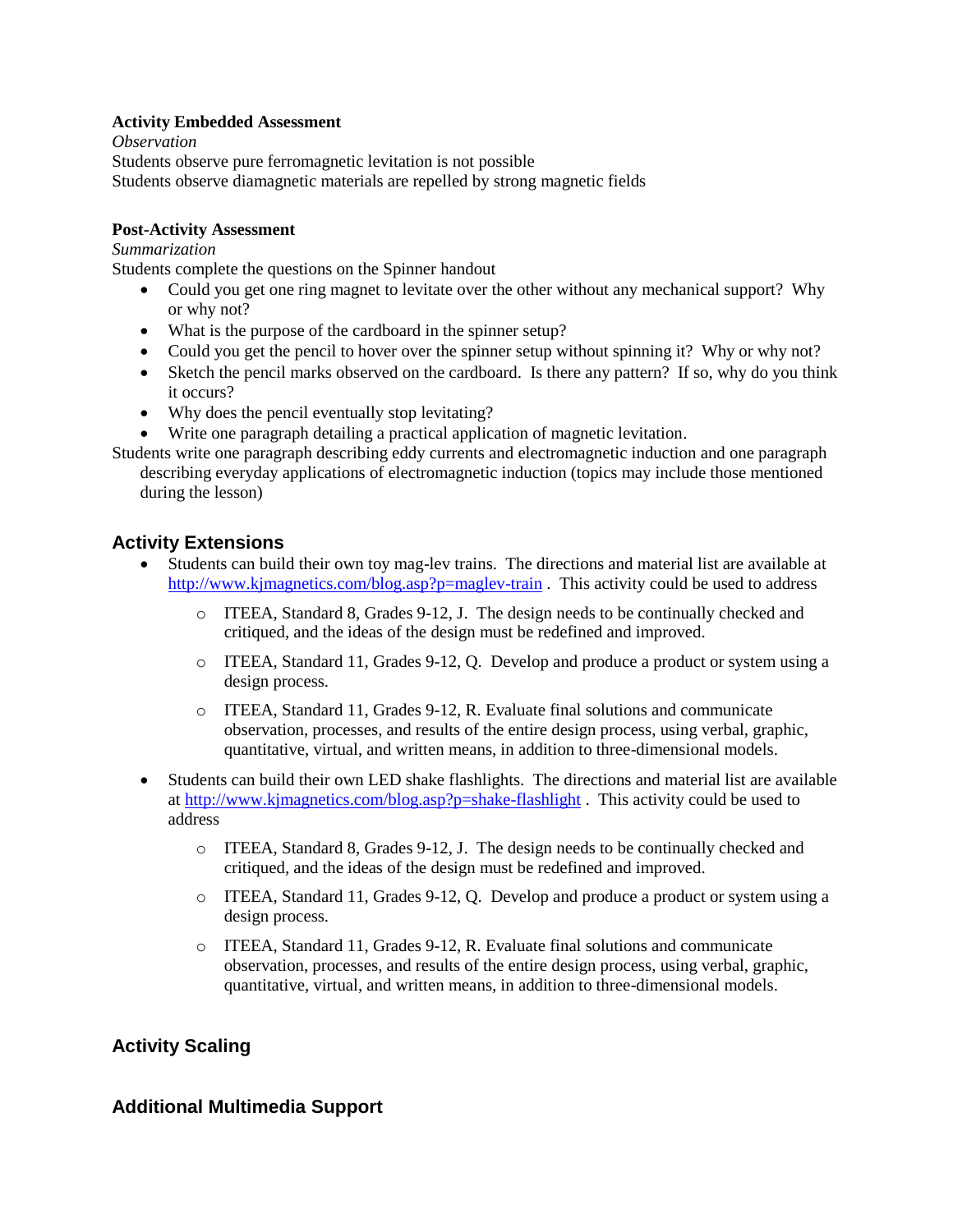#### **References**

- Diamagnetism. Last modified 30 April 2012. Wikipedia. Accessed 1May 2012. <http://en.wikipedia.org/wiki/Diamagnetism>
- Earnshaw's Theorem. Last modified 27 March 2012. Wikipedia. Accessed 1 May 2012. [http://en.wikipedia.org/wiki/Earnshaw's\\_theorem](http://en.wikipedia.org/wiki/Earnshaw)
- Electrodynamic Suspension. Last modified 26 January 2012. Wikipedia. Accessed 1 May 2012. [http://en.wikipedia.org/wiki/Electrodynamic\\_suspension](http://en.wikipedia.org/wiki/Electrodynamic_suspension)
- Giancoli, Douglas C. Physics: Principles with Applications,  $6<sup>th</sup>$  Edition. Addison-Wesley Publishing, 2005. (Source of some teacher background material)
- High Field Magnet Laboratory. Radboud Universiteit Nijmegen. Accessed 1 May 2012. <http://www.ru.nl/hfml/>
- Magnetic Levitation. Last modified 5 April 2012. Wikipedia. Accessed 1 May 2012. [http://en.wikipedia.org/wiki/Magnetic\\_levitation](http://en.wikipedia.org/wiki/Magnetic_levitation)
- Magnetism. Last modified 26 April 2012. Wikipedia. Accessed 1 May 2012. <http://en.wikipedia.org/wiki/Magnetism>
- Physics, The. Levitron the Amazing Anti-Gravity Top. Accessed 1 May 2012. <http://www.levitron.com/physics.html>
- Reese, Ronald Lane. University Physics. Pacific Grove, CA: Brooks/Cole Publishing Company, 2000. (Source of some teacher background material)

#### **Other**

#### **Redirect URL**

**Contributors** Holley Love, Roberto Dimaliwat

### **Copyright**

#### **Supporting Program**

National Science Foundation AWARD # 0840889—New, GK-12 Program at the University of Houston: Innovations in Nanotechnology and Nanosciences using a Knowledge, Applications, Research, and Technology (KART) Approach—Pradeep Sharma, Ph.D., Principal Investigator